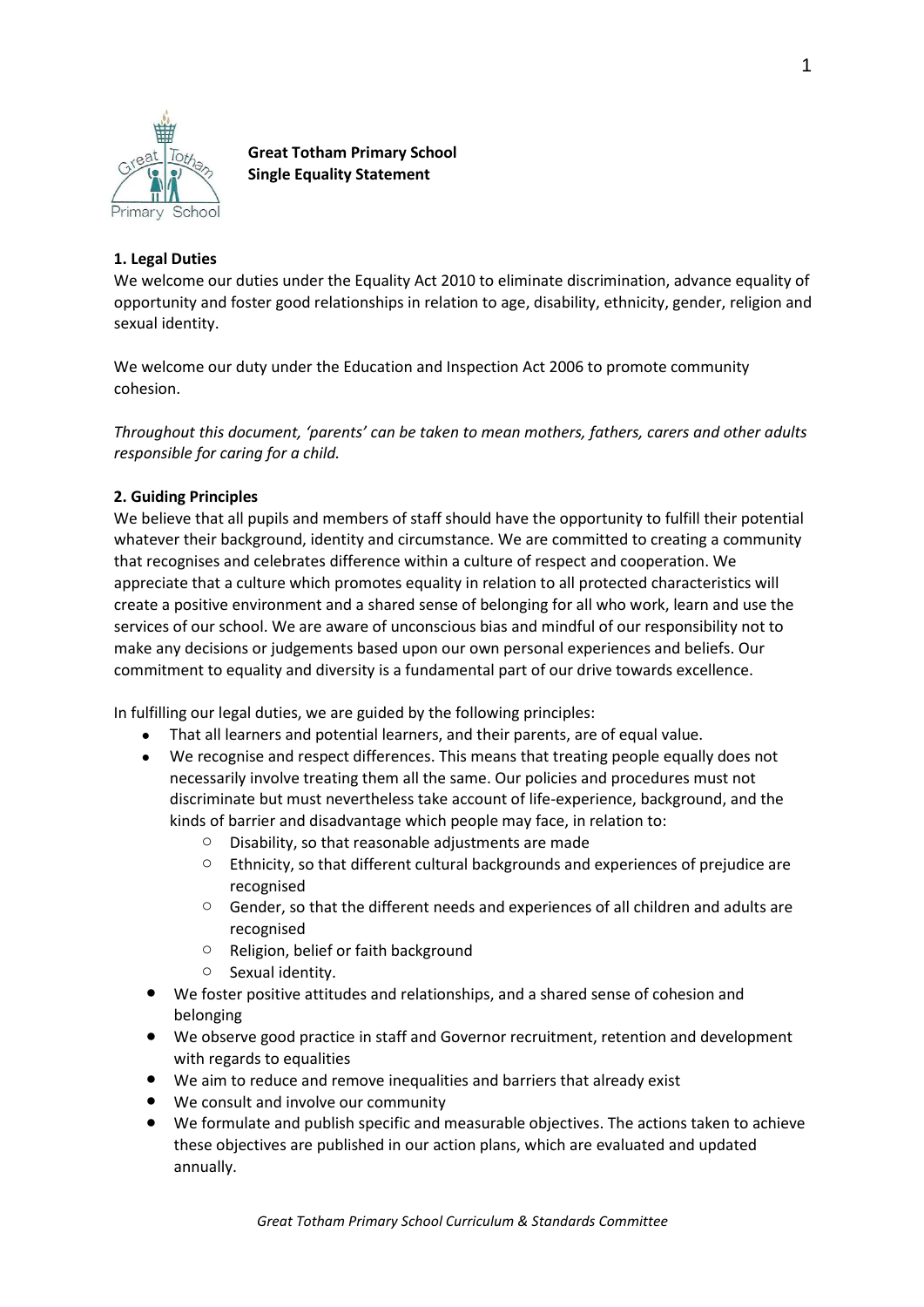## **3. The Curriculum**

We keep our curriculum under review in order to ensure that teaching and learning reflect our guiding principles. We make reasonable adaptions to ensure children with disabilities can fully participate (in line with professional advice) in the whole curriculum and enrichment opportunities such as trips, clubs and residential. The SENCo works in partnership with individual families to ensure each specific child's needs are met.

## **4. Ethos and Organisation**

We apply our guiding principles to the full range of our policies and practices, including those that are concerned with:

- Pupils' progress, attainment and achievement
- Pupils' personal development, welfare and well-being
- Teaching styles and strategies
- Admission and attendance
- Staff recruitment, retention and professional development
- The care, guidance and support offered
- Behaviour and exclusions
- Working in partnership with parents and Governors
- Working with the wider community

## **5. Addressing Prejudice and Prejudice-related Bullying**

The school is opposed to all forms of prejudice which stand in the way of fulfilling our legal duties referred to in the introduction. The school is committed to dealing firmly with any incidents of discrimination, harassment and victimisation.

Staff receive guidance and training on how prejudice-related incidents should be identified, assessed, recorded and dealt with. This information is then shared with the SLT (SLT may be directly involved) so that whole school treads can be identified and actions taken to address attitudes or issues.

## **6. Roles and Responsibilities**

- The Governing Body is responsible for ensuring that the school complies with legislation, and that this statement and its related procedures and action plans are implemented
- A member of the Governing Body has the nominated role of Equality Governor.
- The Headteacher is responsible for implementing this Statement; for ensuring that all staff are aware of their responsibilities and are given appropriate training and support; for taking appropriate action in any cases of unlawful discrimination
- All staff are expected to:
	- o Promote an inclusive and collaborative ethos in their classroom
	- o Deal with any prejudice-related incidents that may occur
	- $\circ$  Plan and deliver a curriculum and lessons that reflects the guiding principles
	- o Respond appropriately to the needs of pupils, parents, staff and others with protected characteristics and encourage pupils to do the same
	- o Highlight training or development that they require to carry out their responsibilities

## **7. Information and Resources**

We will collect a broad range of qualitative and quantitative information to monitor our policies and practice and to demonstrate our progress in equality, inclusion and community cohesion. Our single equality approach helps us to more effectively monitor our progress and performance, as our pupils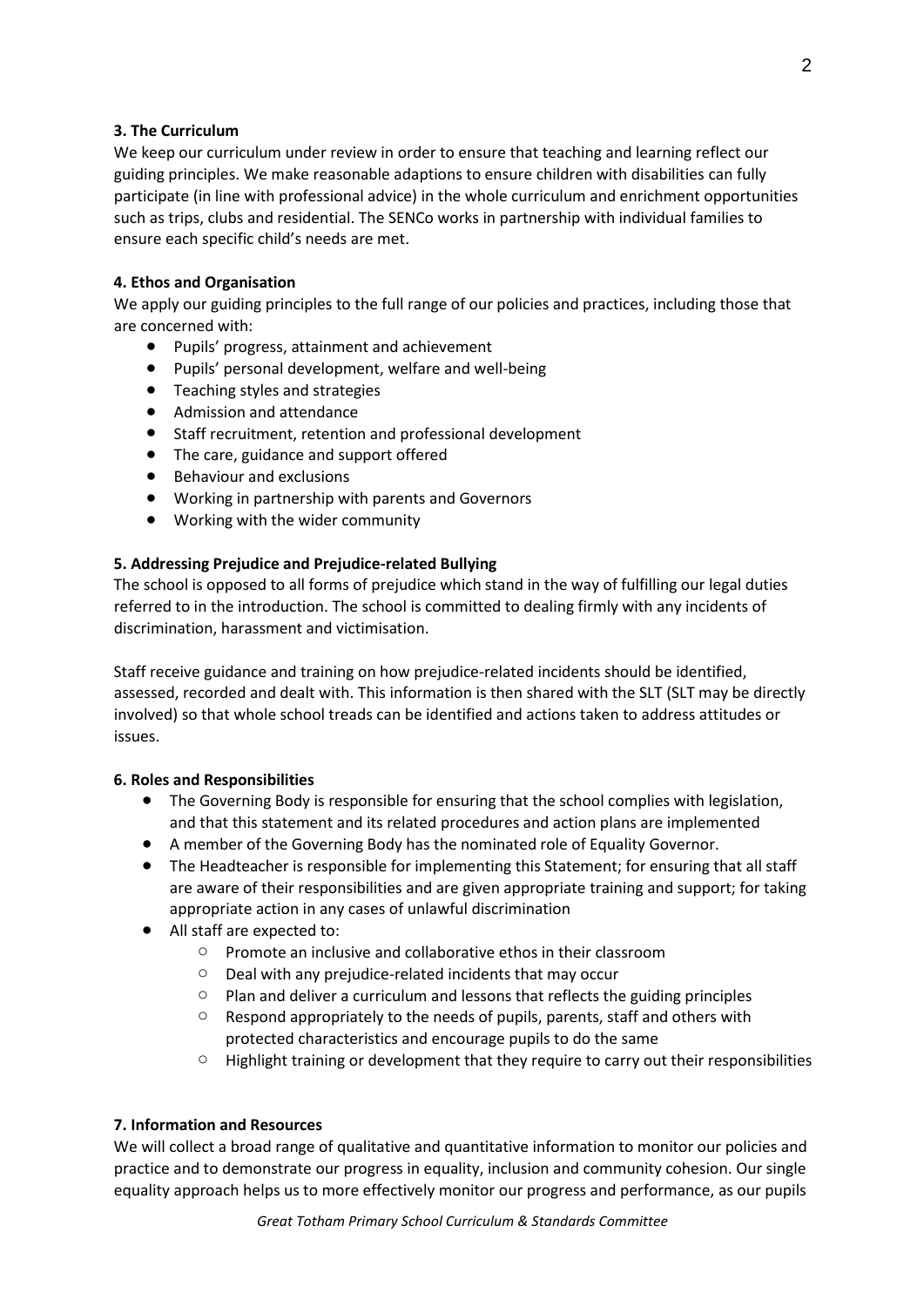and staff may face more than one barrier to achieving their full potential. We will consider the information we have collected about our school, where possible, in the context of national and county information.

*Some comparator detail is available from:*

- Local Authority
- *Department for Education – national School Workforce Census data: [http://www.education.gov.uk/schools/adminandfinance/schooladmin/ims/datacollections/s](http://www.education.gov.uk/schools/adminandfinance/schooladmin/ims/datacollections/swf/news/a0076945/school-workforce-census-data-published) [wf/news/a0076945/school-workforce-census-data-published](http://www.education.gov.uk/schools/adminandfinance/schooladmin/ims/datacollections/swf/news/a0076945/school-workforce-census-data-published)*

Publication of quantitative equality information:

For Pupils: No data used or published will enable public identification of any individual pupil. In accordance with DfE guidelines, if any data population is less than three, the data will not be published

Pupil data will be interrogated by protected characteristic in relation to:-

- attendance
- achievement and progress
- **SEND**
- take up of extracurricular activities
- complaints and incidents of discrimination or bullying

As we are a school with less than 150 staff, we have no legal requirement to publish staff data.

The most recent statistical information collected by the school will be available on the school website and updated annually. The school will do its best to respond positively to requests for copies in paper form or alternative formats.

# **8. Community Cohesion our School Context**

Great Totham Primary school is located within the village of Great Totham on the outskirts of Maldon. The school operates its own before and after school child care facilities, known as The Lodge.

Our school community consists of children living both within our direct catchment area and those who travel from out of catchment. The school catchment area itself is quite diverse and spreads over a number of surrounding villages. Some of the children in catchment are entitled to free transportation to the school and travel by bus each day.

As a school we are committed to promoting high standards of achievement and behaviour; working with children to fulfil their potential within an inclusive ethos where every individual is valued. Our moto of 'Enjoy, Respect, & Achieve' extends to our whole school community and we actively welcome opportunities to extend our services and meet the needs of our local community through partnership.

The majority of our children are from a White British background therefore we have adopted a more explicit approach to multicultural teaching and learning.

## **9. Consultation and involvement**

It is a requirement that the development of this plan and the actions within it have been informed by the input of staff, pupils and parents. We have achieved this by:

- Feedback from parent questionnaires, parents' evening or governors' parent-consultation meeting
- Input from staff surveys or through staff meetings / INSET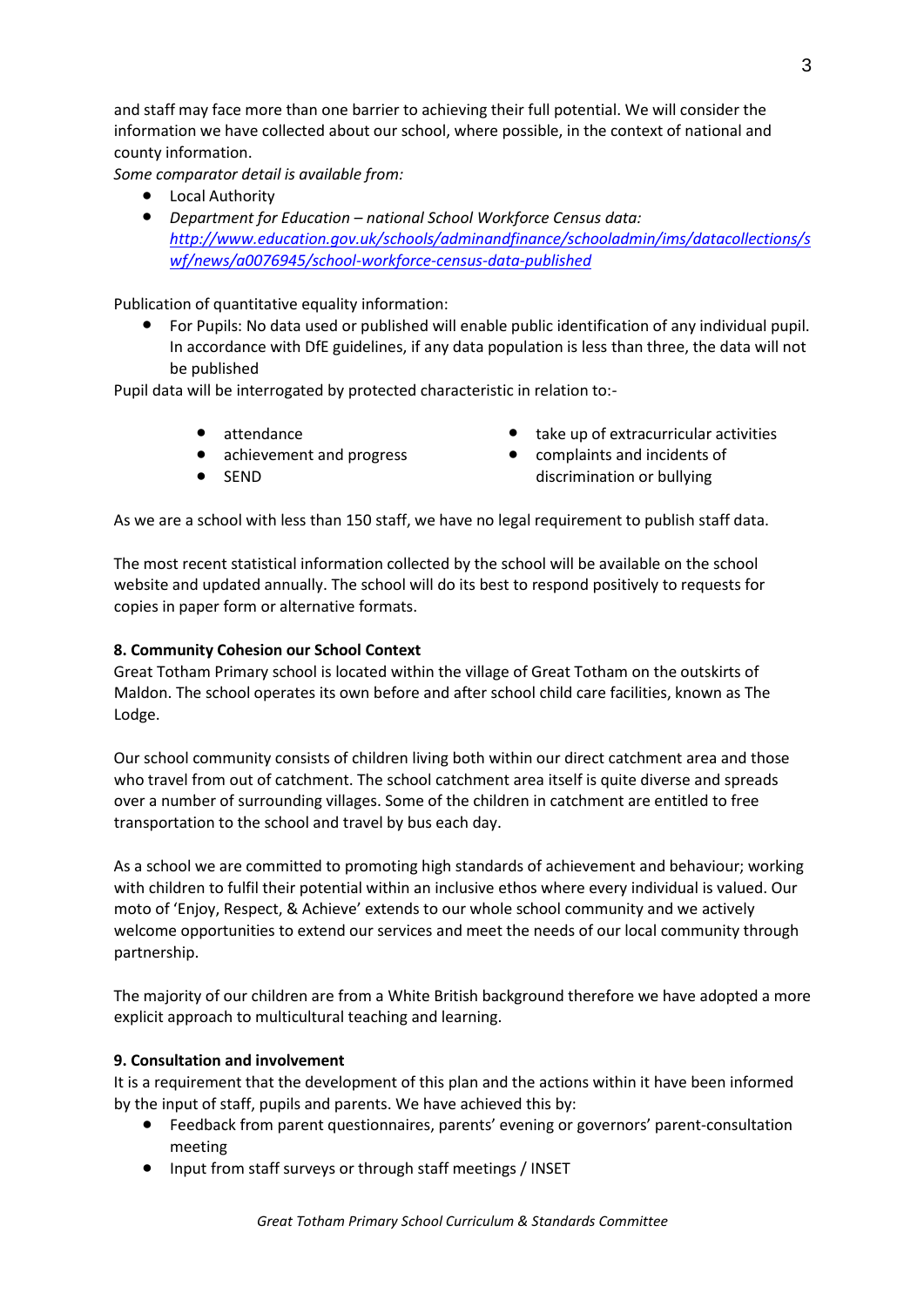- Feedback from children via PSHE lessons and whole school surveys on children's attitudes to self and school
- Analysis of school data and protected characteristics
- Issues raised in annual reviews, reviews of progress, My Plans, mentoring and support
- Feedback at Governing Body meetings.

## **10. Summary of Equality Objectives:**

When reviewing the success of the 2018-22 scheme and formulating the new objectives, the impact of two years of disrupted education due to COVID19. Was taken into account.

Taking steps to meet the particular needs of people who have a particular protected characteristic (e.g. Having regard to the beliefs of Jehovah's Witnesses around celebration)

We have chosen this objective following analysis of data regarding our school intake and the need to raise awareness of staff of the beliefs of this group in particular.

● Ensure the new Relationships, Sex Education curriculum is taught without bias or undue influence

We have chosen this objective following staff feedback and the need to ensure all staff have the knowledge and confidence to teach the new statutory curriculum effectively particularly in light of the disrupted introduction due to COVID19

## **11. Monitoring and evaluating the Single Equality Statement**

We will regularly monitor and evaluate the implementation of our Single Equality Statement and our objectives contained within our action plans. The updated plans will be published on our website annually. This allows our local community to see how we, as a school, are advancing equality opportunities.

We will formally review, evaluate and revise this Single Equality Statement and our action plans every four years.

| <b>Date</b>               | <b>Chair Committee</b> | <b>Comments</b>                                         |
|---------------------------|------------------------|---------------------------------------------------------|
| October 2021<br>Tim Woods |                        | New Policy developed with Objectives for period 2021-25 |
|                           |                        |                                                         |
|                           |                        |                                                         |
|                           |                        |                                                         |
|                           |                        |                                                         |

#### **This Policy and related action plans will be formally re-developed in Autumn 2025**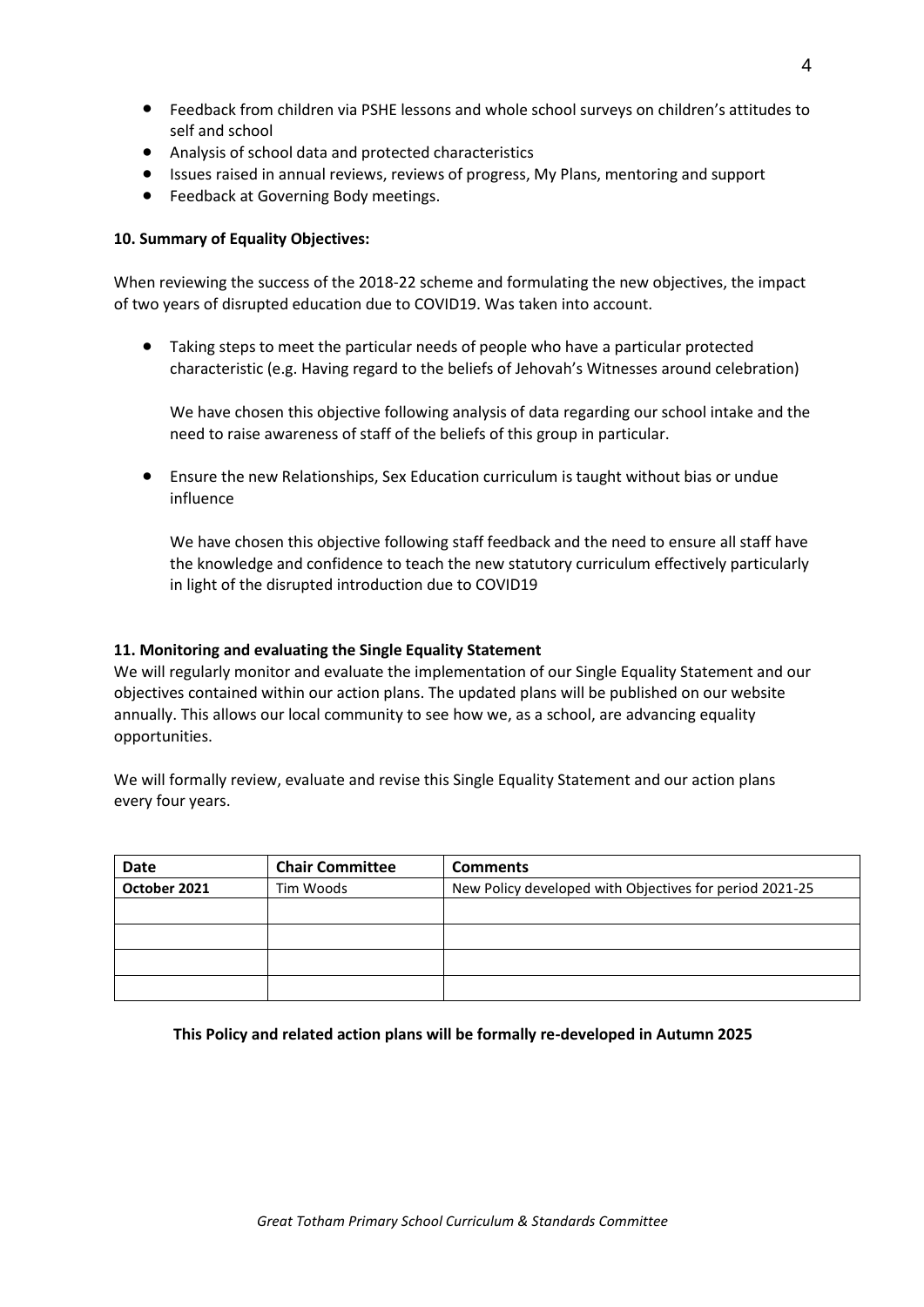## **Equality Data**

This data will be updated at the beginning of each new year, once KS2 results have been published. In line with DfE guidelines, data for 3 pupils or less will not be included and the space greyed out.

| <b>Characteristic</b>                                             | $2021*$ | 2022 | 2023 | 2024 |
|-------------------------------------------------------------------|---------|------|------|------|
| Number of pupils                                                  | 427     |      |      |      |
| Pupils on roll as White British or other White background         | 393     |      |      |      |
| Pupils described as being of other ethnic or cultural background  | 34      |      |      |      |
| Pupils described as Christian on admission                        | 86      |      |      |      |
| Pupils described as having another faith or no faith on admission | 341     |      |      |      |
| Pupils on the SEND register                                       | 40      |      |      |      |
| Pupils eligible for Pupil Premium Funding                         | 44      |      |      |      |
| Looked after children                                             |         |      |      |      |
| Children with English as an additional language                   |         |      |      |      |
| Ratio boys: girls                                                 | 209:218 |      |      |      |
| Average attendance rate                                           | 97.58   |      |      |      |

*\*COVID19 school closure year*

## **Attainment Data for End of Key Stage 2**

|              | 2021                   |             |            | 2022 |       |              |            | 2023 |       |             |            |  |
|--------------|------------------------|-------------|------------|------|-------|--------------|------------|------|-------|-------------|------------|--|
| All children | Girls                  | <b>Boys</b> | <b>ALL</b> |      | Girls | <b>Boys</b>  | <b>ALL</b> |      | Girls | <b>Boys</b> | <b>ALL</b> |  |
| Reading      |                        |             |            |      |       |              |            |      |       |             |            |  |
| Writing      | No SATS due to COVID19 |             |            |      |       |              |            |      |       |             |            |  |
| Maths        |                        |             |            |      |       |              |            |      |       |             |            |  |
| $R+W+M$      |                        |             |            |      |       |              |            |      |       |             |            |  |
|              |                        |             |            | Read | Write | <b>Maths</b> | $R+W+M$    | Read | Write | Maths       | $R+W+M$    |  |
| SEND         |                        |             |            |      |       |              |            |      |       |             |            |  |
| Pupil        |                        |             |            |      |       |              |            |      |       |             |            |  |
| Premium      |                        |             |            |      |       |              |            |      |       |             |            |  |

|                      | 2024         |             |              |         |  |  |  |
|----------------------|--------------|-------------|--------------|---------|--|--|--|
| <b>All children</b>  | <b>Girls</b> | <b>Boys</b> | <b>ALL</b>   |         |  |  |  |
| Reading              |              |             |              |         |  |  |  |
| Writing              |              |             |              |         |  |  |  |
| Maths                |              |             |              |         |  |  |  |
| $R+W+M$              |              |             |              |         |  |  |  |
|                      | Read         | Write       | <b>Maths</b> | $R+W+M$ |  |  |  |
| <b>SEND</b>          |              |             |              |         |  |  |  |
| <b>Pupil Premium</b> |              |             |              |         |  |  |  |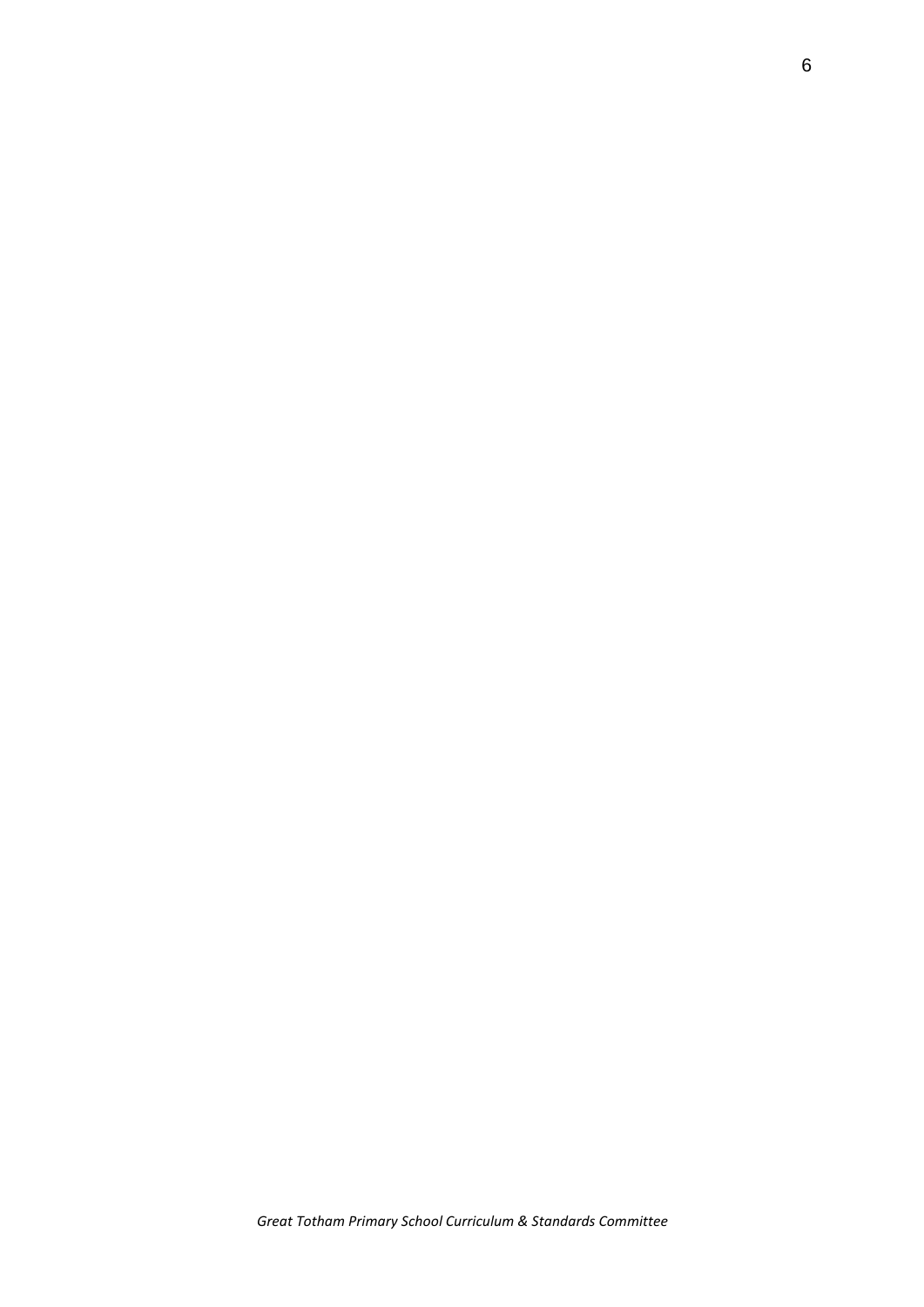# **Action Plan 2021-2025.**

| <b>Equality Strand</b> | <b>Action</b>                                  | Who         | <b>Time</b> | <b>Success Criteria</b>                    | <b>Review</b> |
|------------------------|------------------------------------------------|-------------|-------------|--------------------------------------------|---------------|
| All (General)          | Monitor and analyse pupil achievements by      | Head        | Annually in | If issues linked to protected              |               |
|                        | identifiable groups and act on any trends or   | Teacher     | Autumn      | characteristics are identified, clear      |               |
|                        | patterns.                                      |             |             | actions implemented and impact             |               |
|                        |                                                |             |             | monitored                                  |               |
| All (Ob1)              | Identify groups within school population with  | Head        | Data check  |                                            |               |
|                        | protected characteristics                      | Teacher     | Sept        |                                            |               |
|                        | Share information with staff as appropriate    | Head        | July/Sept   |                                            |               |
|                        |                                                | Teacher     |             |                                            |               |
|                        | Identify staff developments needs re specific  | Head        | Autumn      | Staff knowledgeable and confident to       |               |
|                        | knowledge e.g. Are there any aspects of        | Teacher     |             | engage in discussion with parents to       |               |
|                        | Christmas that JW pupils can take part in      |             |             | ensure appropriate provision provided      |               |
|                        |                                                |             |             |                                            |               |
|                        |                                                |             |             | Parents trust that the school understands  |               |
|                        |                                                |             |             | their needs and are respectful             |               |
| All (Ob2)              | Curriculum Team to monitor implementation      | Team        |             | Curriculum adapted as necessary            |               |
|                        | Curriculum Team with support of SLT will       | Team & SLT  |             | Training provided                          |               |
|                        | provide subject specific training              |             |             |                                            |               |
|                        | Staff will reflect and inform subject team of  | Team        |             | Team meeting training needs of staff and   |               |
|                        | any training needs due to gaps in personal     |             |             | staff feel confident                       |               |
|                        | knowledge                                      |             |             |                                            |               |
| Race Equality          | The SLT are monitoring and evaluating any      | <b>SLT</b>  | Annually or | Any events recorded as part of significant |               |
| Duty                   | racist incidents across the school and actions |             | when        | incident summary. Evaluated and actions    |               |
|                        | taken as required                              |             | required    | taken to reduce the likelihood of them re- |               |
|                        |                                                |             |             | occurring                                  |               |
| Community              | Celebrate cultural events throughout the year  | Year terms  | Ongoing     | Meaningful opportunities embedded into     |               |
| Cohesion               | to increase pupil awareness and                | as          |             | the school curriculum including national   |               |
|                        | understanding of different communities e.g.    | appropriate |             | events such as Queens Platinum Jubilee     |               |
|                        | Diwali, Eid, Christmas                         |             |             | (2022)                                     |               |